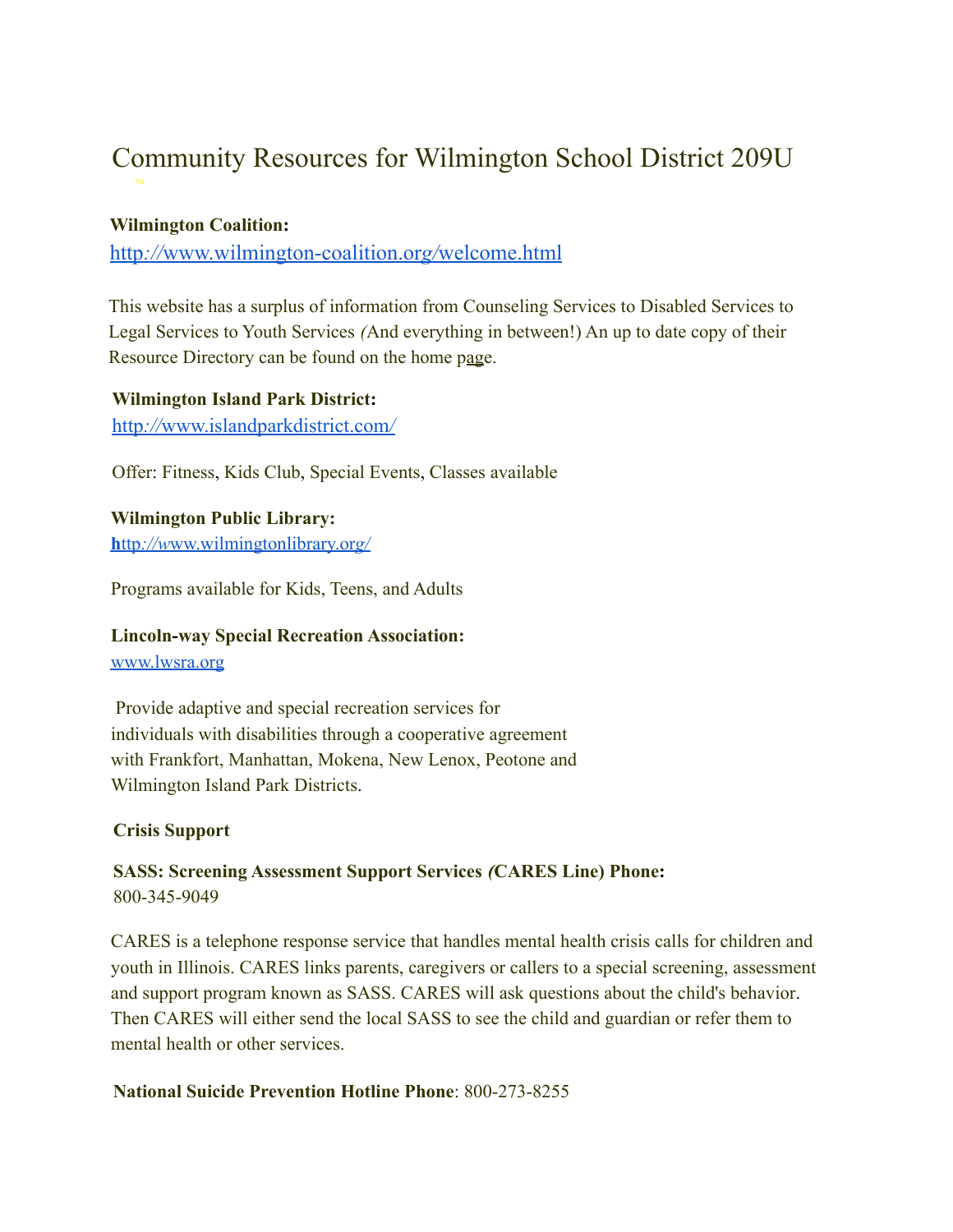#### [www.suicidepreventionlifeline.org](http://www.suicidepreventionlifeline.org)

No matter what problems you are dealing with, call 1-800-273-TALK to be connected with a skilled, trained counselor at a crisis center in your area anytime *24/7.*

## **Crisis Text Line:**

## Text **CONNECT** to **741741**

Crisis Text Line is free*, 24/*7 support for those in crisis. They help people move from a hot moment to a cool calm, guiding you to create a plan to stay safe and healthy. A live, trained Crisis Counselor receives the text and communicates with you

Revised 2*/*2020

## **Drug and Alcohol**

**Riverside Resolve Center**: 411 West Division Street, Manteno, IL Phone: (815)468-3241 www*.*[riversidehealthcare.org](http://www.riversidehealthcare.org) **·**

**Purpose:** A drug or alcohol rehabilitation center with a primary focus on substance abuse treatment. Provides: Outpatient and residential long-term treatment care. Payment Methods: State Insurance *(*Other than Medicaid), Military Insurance, Access to Recovery (ATR) Voucher, No Payment Accepted, and State Corrections or Juvenile Justice Funds

#### **Drug and Alcohol Awareness - Education and Early Intervention:**

St. Joseph Medical Center-333 North Madison St. Joliet, Il 60435 (815) 72*5-71*33- ex 3250 Contact David Sutor

#### **Eye Services**

#### **Wilmington Lions Club**: http*://*[www.wilmingtonlions.com/htm](http://www.wilmingtonlions.com/html/eyecare.html)*l/*eyecare.html

The Lions Club mission is that of eye care. Assistance is available to anyone living in the 60481 zip code area. Please call Lion Dean at (815)476-9591 to speak about qualifications.

#### **Eye 2 Eye Vision Center**:

2537 Plainfield Rd, Joliet, IL 60435 Phone: (815) 577-2020- **Accepts medical card**

**Transportation Services Universal Taxi Dispatch**: [www.universaltaxidispatch.com](http://www.universaltaxidispatch.com) Phone: 888-344-8294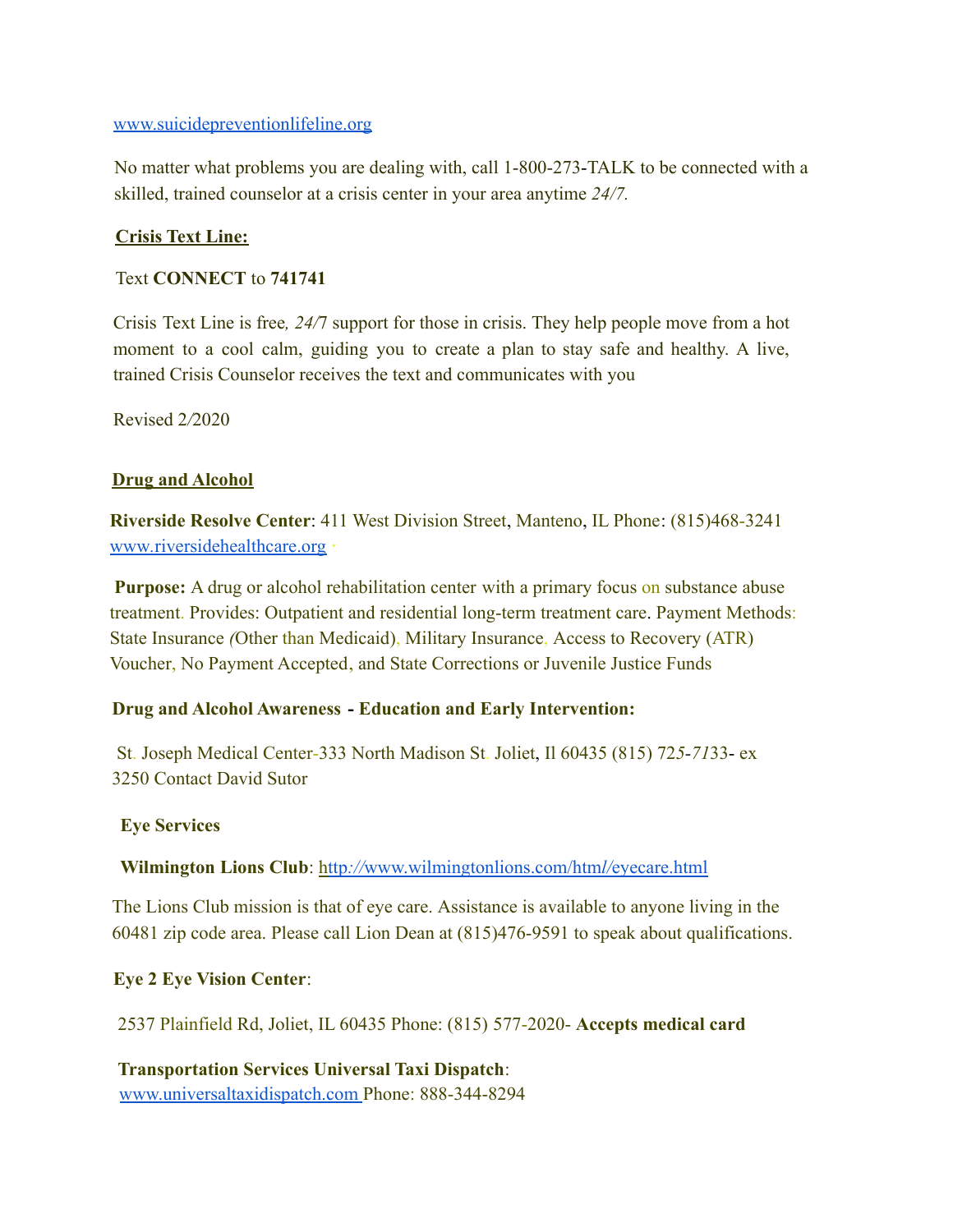Safe and reliable alternative for student transportation, specialize in customized travel, 24-hour dispatch office

#### **College/Transition Information**

**Joliet Junior College**: http:*//*www.jjc.edu*/*[student-resources/disability-services](http://www.jjc.edu/student-resources/disability-services) Disability Services: (815)280-2230 cmail: [disabilityservices@jjc.edu](mailto:disabilityservices@jjc.edu)

Connect to Your Future Program-Can help students complete training and develop skills needed for findin*g/*keeping a job in certain career fields. You may qualify for assistance with tuition fee*s/*books, gas cards/bus passes, paid internships, employment assistance, Free NCRC certification. http*://*[www.jjc.edu/workforce-development](http://www.jjc.edu/workforce-development/)*/*

**Kankakee Community Colleg**e: <http://kcc.cc.il.us/> Click:Current Students- Disability Services KCC's Office of Disability Services works closely with students and instructors to accommodate individual student learning needs. **Contact: Sher**ry Kinzler [skinzler](mailto:skinzler@kcc.edu)*@*kcc.edu

# **COUNSELING SERVICES**

**AMT Counseling Management Services Inc.:**

1095 S. Water St. Ste F Wilmington, IL 60481 (815) 730-8900

**Aunt Martha's Youth Service Center:**

140 E. Jefferson Joliet, Il 60432 *7*27-3002

**Associates in Counseling and Psychotherapy:**

1520 Rock Run Dr, Suite 22 Crest Hill, II 60403 (815) 730-8900

## **Catholic Charities:**

203 N. Ottawa Joliet, Il 60435 723-3405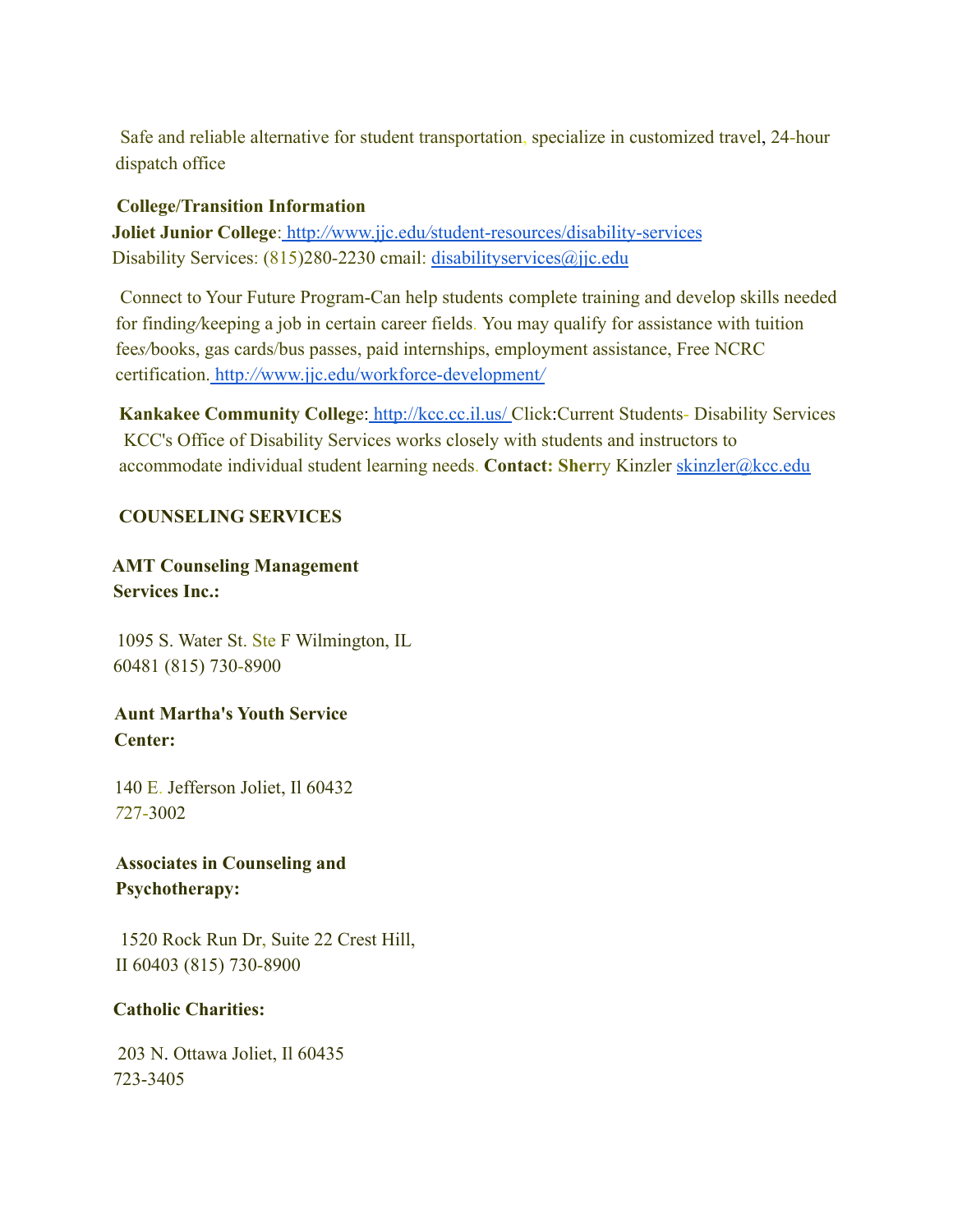# **Central Professional Group:**

210 N. Hammes

Joliet,Il

# **CJ Dziuban, LCSW:**

(815) 529-6874 907 Luther Dr. Wilmington, IL

# **Family Counseling Center:**

62 W. Washington St Joliet, 1 60435 *72*2-4384

# **Leanne Gilberg, MSW.LCSW:**

Twin Oaks Plaza Suite 108 3077 W. Jefferson St Joliet, 1 60435 (815) 260-4020

# **Lutheran Family Services:**

407 W*.* Jefferson Joliet, II 60435 Central intake *# (77*3) 282-7693

# **Midamerican Psychological Institute:**

1415 Maple Road Joliet, Il 60432 (815) 735-0732 **Website:** [www.TheMPInstitute.com](http://www.thempinstitute.com)

Oakside Clinic 201 N. Wall St Kankakee, Il 60901 933-2240

# **Rosecrance Health Network:**